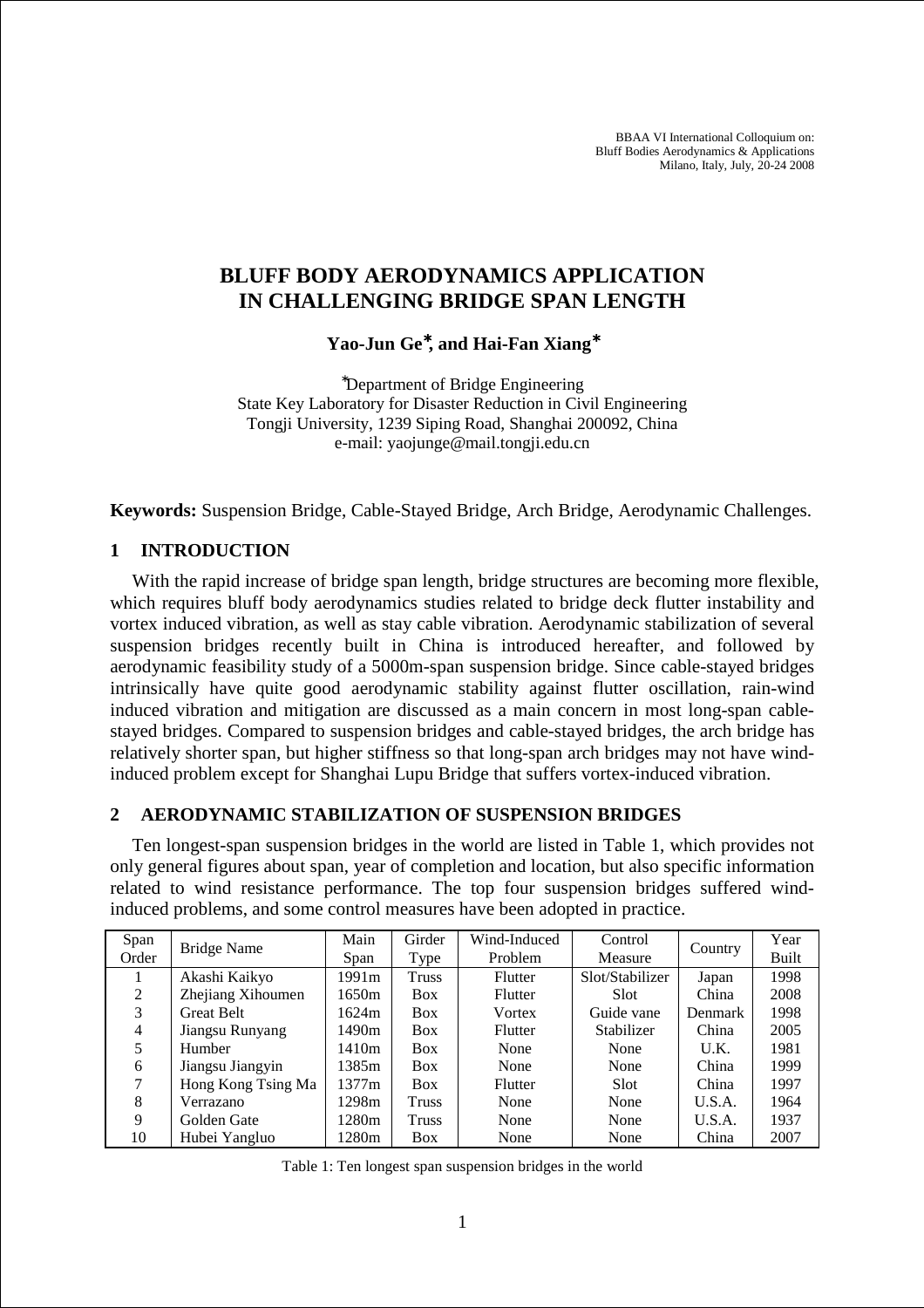## **2.1 Central Stabilizer**

Among the top four suspension bridges, Jiangsu Runyang Bridge was designed as a typical three-span suspension bridge with span arrangement of  $510m + 1490m + 510m$  and a traditional closed steel box, 36.3m wide and 3m deep. It was found in the first phase of the sectional model testing that the original structure could not meet the requirement of flutter speed of 54m/s. With a stabilizer on the central deck, further sectional model testing was conducted, and the confirmation wind tunnel tests with the full aeroelastic model were also performed. Both experimental results show good agreement with each other and the central stabilizer of 0.88 m height in Figure 1 can raise the critical flutter speed over the required value [1].



## **2.2 Twin Box Girder**

Zhejiang Xihoumen Bridge is designed as a two-span suspended suspension bridge with the main span of 1650m. Based on the experience gained from the 1490 m Runyang Bridge with flutter speed of 51 m/s and the 1624 m Great Belt Bridge with 65 m/s flutter speed, Xihoumen Bridge may cause problems of aerodynamic instability for suspension bridges, even with the stricter stability requirement of 78.4 m/s. Four alternative configurations of box girders were proposed and were investigated through wind tunnel tests. Apart from the traditional single box, the other three deck sections, including the single box with a central stabilizer of 2.2m and the twin box decks with a central slot of 6 m or 10.6 m, can satisfy the flutter stability requirement, and the 6 m slotted twin-box girder in Figure 2 was adopted [2].

## **2.3 Stabilization for Super-Long Span**

With the emphasis on aerodynamic stabilization for longer span length, a typical threespan suspension bridge with a 5,000m central span and two 1,600m side spans is considered as the limitation of span length with the consideration of aerodynamic challenges. In order to push up the aerodynamic stability limit, two kinds of generic deck sections, namely a widely slotted deck (WS) (Figure 3a) and a narrowly slotted deck with vertical and horizontal stabilizers (NS) (Figure 3b), were investigated [3]. The minimum critical wind speeds for the WS and NS sections are numerically determined to be 82.9 m/s and 74.7 m/s, respectively [4].



Figure 3: Geometry of deck sections of WS and NS (Unit: m)

## **3 RAIN-WIND INDUCED VIBRATION OF STAY CABLES**

Table 2 lists ten longest-span cable-stayed bridges in the world. Except for the Fujian Qingzhou Bridge, almost all other cable-stayed bridges listed in Table 2 suffered stay cable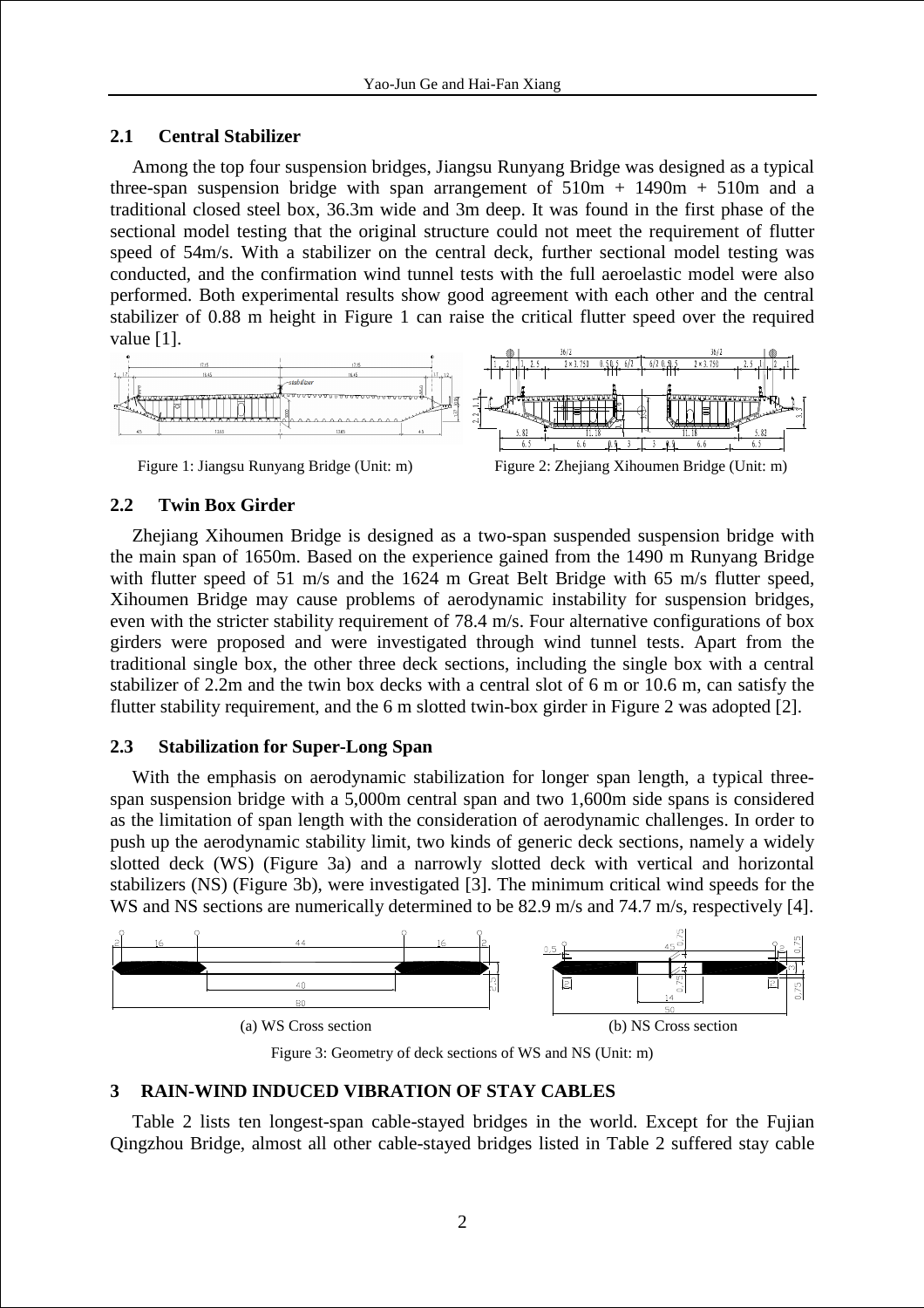| Span<br>Order  | Bridge Name         | Main<br>Span     | Girder<br>Type | Wind-Induced<br>Problem | Control<br>Measure | Country | Year<br>Built |
|----------------|---------------------|------------------|----------------|-------------------------|--------------------|---------|---------------|
|                | Jiangsu Sutong      | 1088m            | <b>Box</b>     | Stay cables             | Dimples            | China   | 2008          |
| $\mathfrak{D}$ | Tatara              | 890 <sub>m</sub> | <b>Box</b>     | Stay cables             | Dimples            | Japan   | 1999          |
| 3              | Normandy            | 856m             | <b>Box</b>     | Stay cables             | Spiral-wires       | France  | 1995          |
| 4              | 3rd Jiangsu Nanjing | 648m             | <b>Box</b>     | Stay cables             | Dimples            | China   | 2005          |
|                | 2nd Jiangsu Nanjing | 628m             | <b>Box</b>     | Stay cables             | Spiral-wires       | China   | 2001          |
| 6              | Zhejiang Jintang    | 620m             | <b>Box</b>     | Stay cables             | Spiral-wires       | China   | 2008          |
|                | Hubei Baishazhou    | 618m             | <b>Box</b>     | Stay cables             | Dimples            | China   | <b>2000</b>   |
| 8              | Fujian Qingzhou     | 605m             | $\Pi$ girder   | Flutter                 | Guide vane         | China   | 2003          |
| 9              | Shanghai Yangpu     | 602m             | $\Pi$ girder   | Stay cables             | Damper             | China   | 1993          |
| 10             | Shanghai Xupu       | 590 <sub>m</sub> | <b>Box</b>     | None                    | Damper             | China   | 1997          |

vibration induced by wind and rain condition, and adopted control measures, including dimples or spiral wires on cable surface, and mechanical dampers at the low ends of cables.

Table 2: Ten longest span cable-stayed bridges in the world

The wind tunnel testing of prototype cable sections was carried out in dry-wind and rainwind situations, as for example in Sutong Bridge with the outer diameters of 139mm (the most popular cables) and 158mm (the largest cables). As a result, cable vibration is much more severe under the rain-wind condition than under the dry-wind condition for both cable sections, and the maximum amplitudes of these two cables exceed the allowable value of length/1700. It can be concluded that the most unfavourable condition is under the inclined angle of  $\alpha = 30^{\circ}$  and the yaw angle of  $\beta = 35^{\circ}$  with the wind speed of about 7m/s to 11m/s, but the rain-wind induced cable vibration can be effectively controlled with a damping ratio up to 0.30% [5]. The other effective way to ease rain-wind vibration is to prevent cable surface from forming rivulets, which are known as the main effect to generate cable vibration. Two kinds of aerodynamic countermeasures including spiral wires and dimples against rivulets on cable surface were tested and were proven to be sufficient to reduce vibration amplitude to comply with the requirement [5].

## **4 VORTEX-SHEDDING VIBRATION IN ARCH BRIDGES**

Ten longest-span arch bridges in the world are shown in Table 3, and only one of them, namely Shanghai Lupu Bridge, suffered wind-induced vibration problem, vortex-shedding oscillation due to bluff cross sections of arch ribs.

| Span  | Bridge Name        | Main | Girder       | Wind-Induced | Control     | Country    | Year  |
|-------|--------------------|------|--------------|--------------|-------------|------------|-------|
| Order |                    | Span | Type         | Problem      | Measure     |            | Built |
|       | Ch.Q. Caotianmen   | 552m | <b>Truss</b> | None         | None        | China      | 2008  |
| 2     | Shanghai Lupu      | 550m | <b>Box</b>   | Vortex       | Cover plate | China      | 2003  |
| 3     | New River Gorge    | 518m | <b>Truss</b> | None         | None        | <b>USA</b> | 1977  |
| 4     | Bayonne            | 504m | Truss        | None         | None        | <b>USA</b> | 1931  |
| 5     | Sydney Harbor      | 503m | Truss        | None         | None        | Australia  | 1932  |
| 6     | Sichuan Wushan     | 460m | Tube         | None         | None        | China      | 2005  |
| 7     | G.D. Xinguang      | 428m | Truss        | None         | None        | China      | 2008  |
| 8     | Sichuan Wanxian    | 420m | <b>Box</b>   | None         | None        | China      | 2001  |
| 9     | Chongqin Caiyuanba | 420m | <b>Box</b>   | None         | None        | China      | 2008  |
| 10    | 4th Hunan Xiantan  | 400m | Tube         | None         | None        | China      | 2007  |

Table 3: Ten longest span arch bridges in the world

Shanghai Lupu Bridge over Huangpu River is a half-through arch bridge with two side spans of 100m and the central span of 550m, the longest span of arch bridges in the world. The two inclined arch ribs are 100m high from the bottom to the crown, and each has the cross section of a modified rectangular steel box with 5m width and depth of 6m at the crown